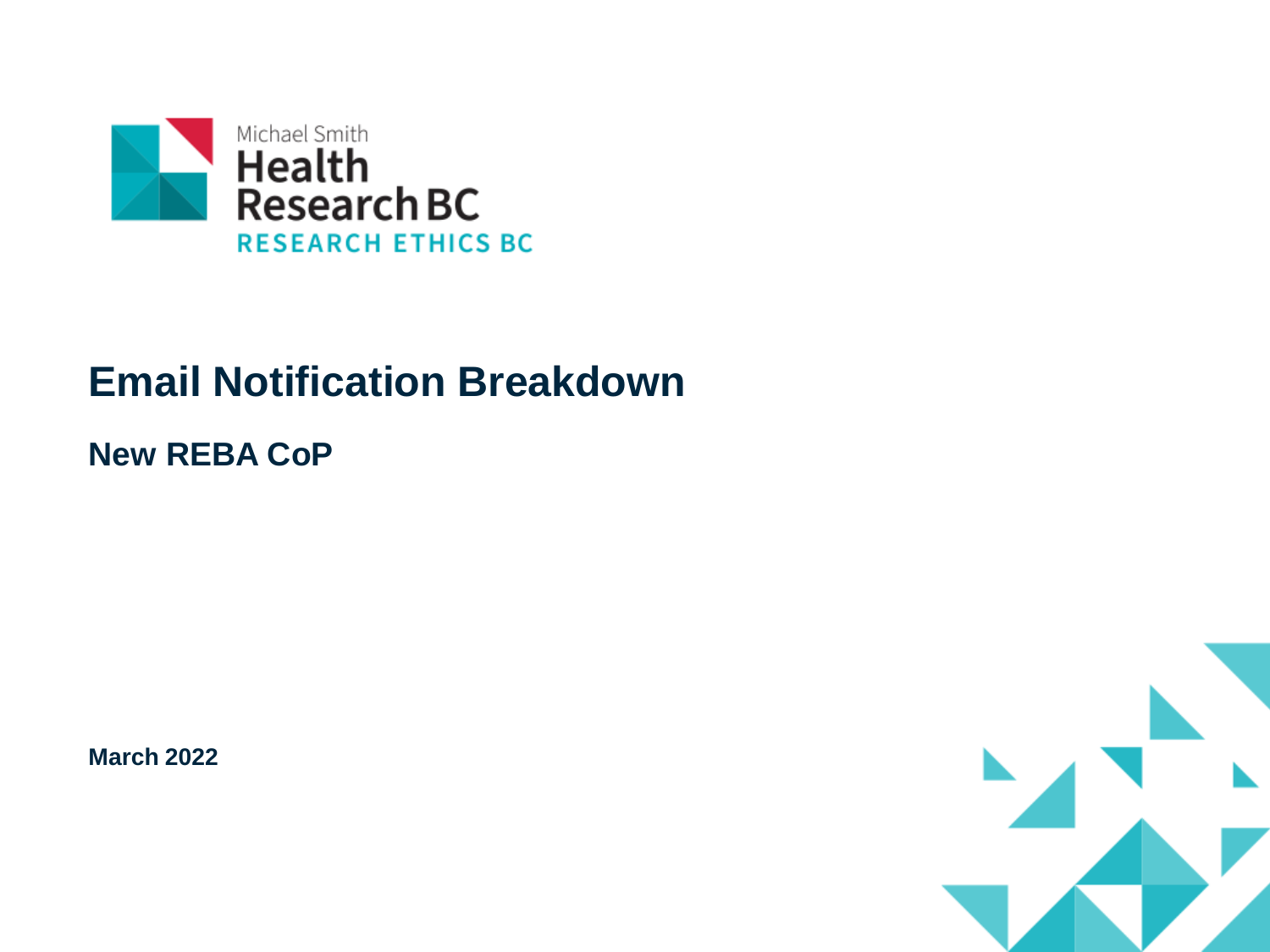### **QUESTION:**

**What are the differences in the email notifications from when you are assigned as a partner board, vs. assigned for harmonized review vs. harmonized review complete vs. PAA approval – and what are the actions that correspond with the emails?**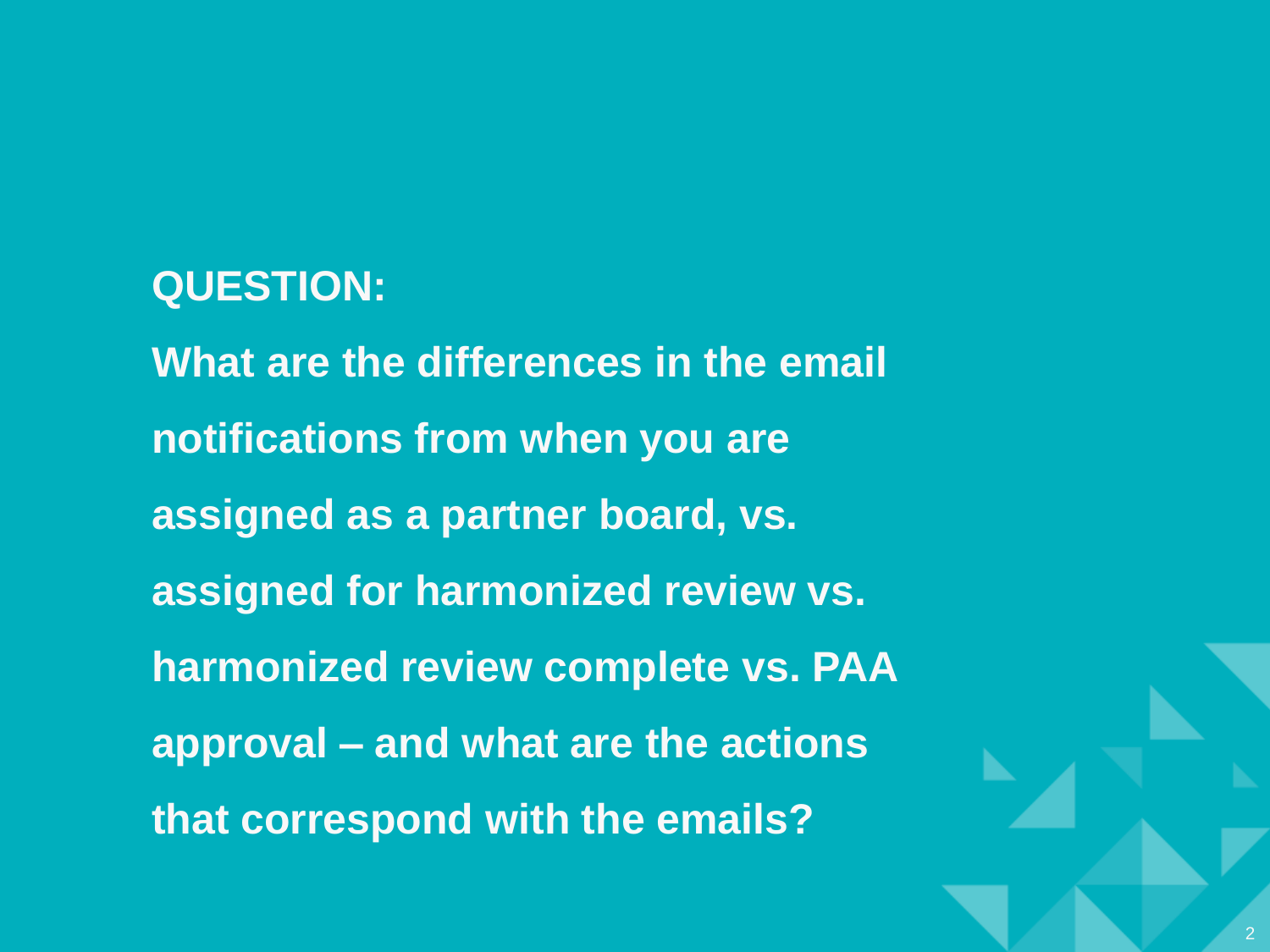# **Initial Applications**

 $\mathbf{L}$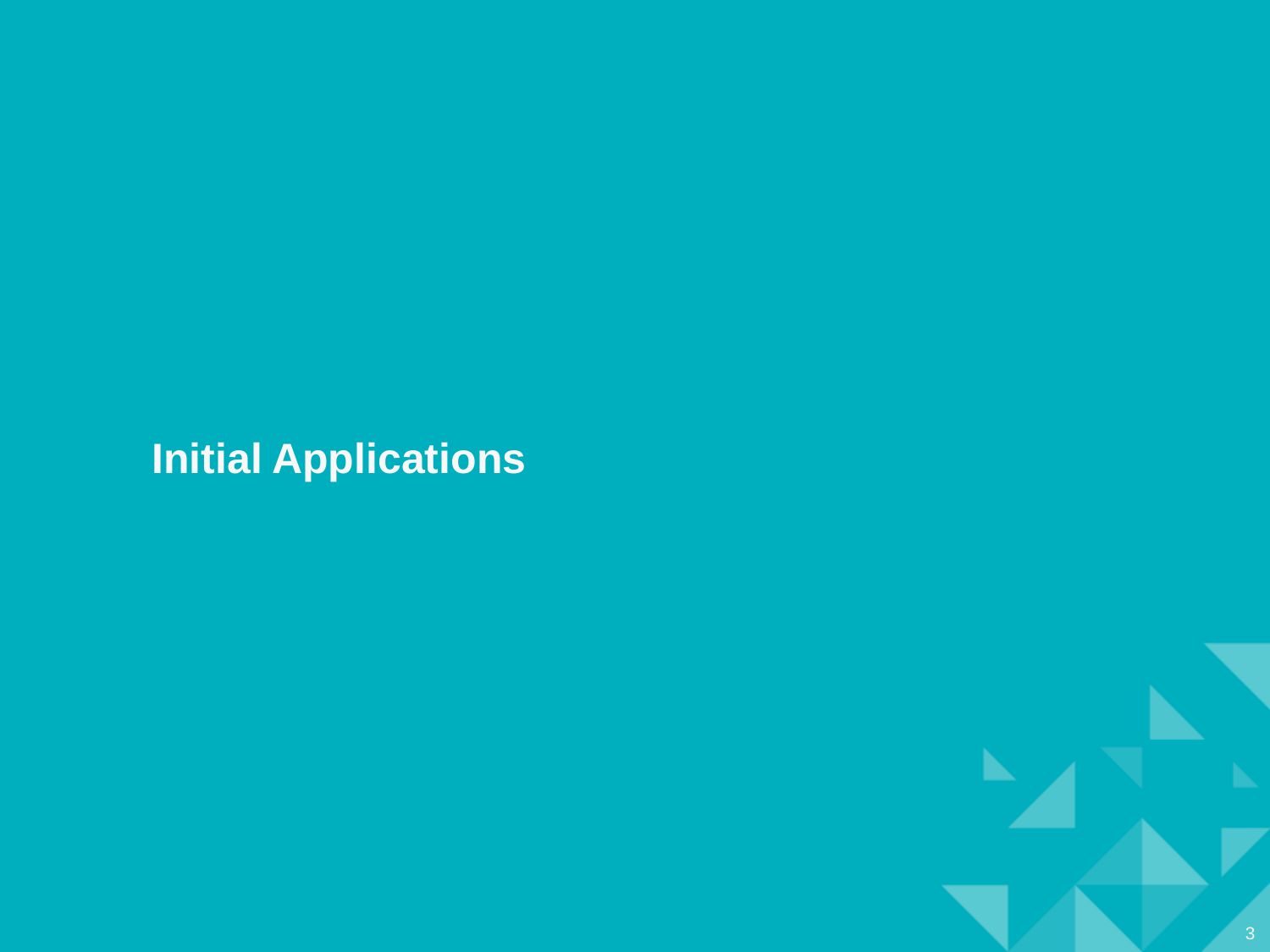## **Action: Harmonize**





**MJ Reviewer** Comments

### **Viewing/Printing**

**Application - Full** 

Application -**Review/Print** 

#### Return to My Home

- Example study
	- UBCO Board of Record
	- **Interior Health and the University** of Victoria are partner boards
- Application comes in UBCO **Harmonizes** 
	- **UBCO still needs to review**
	- IHA and UVIC have access to application and get auto email
- Note: Application may not be assigned for harmonized review (in cases of specialized boards)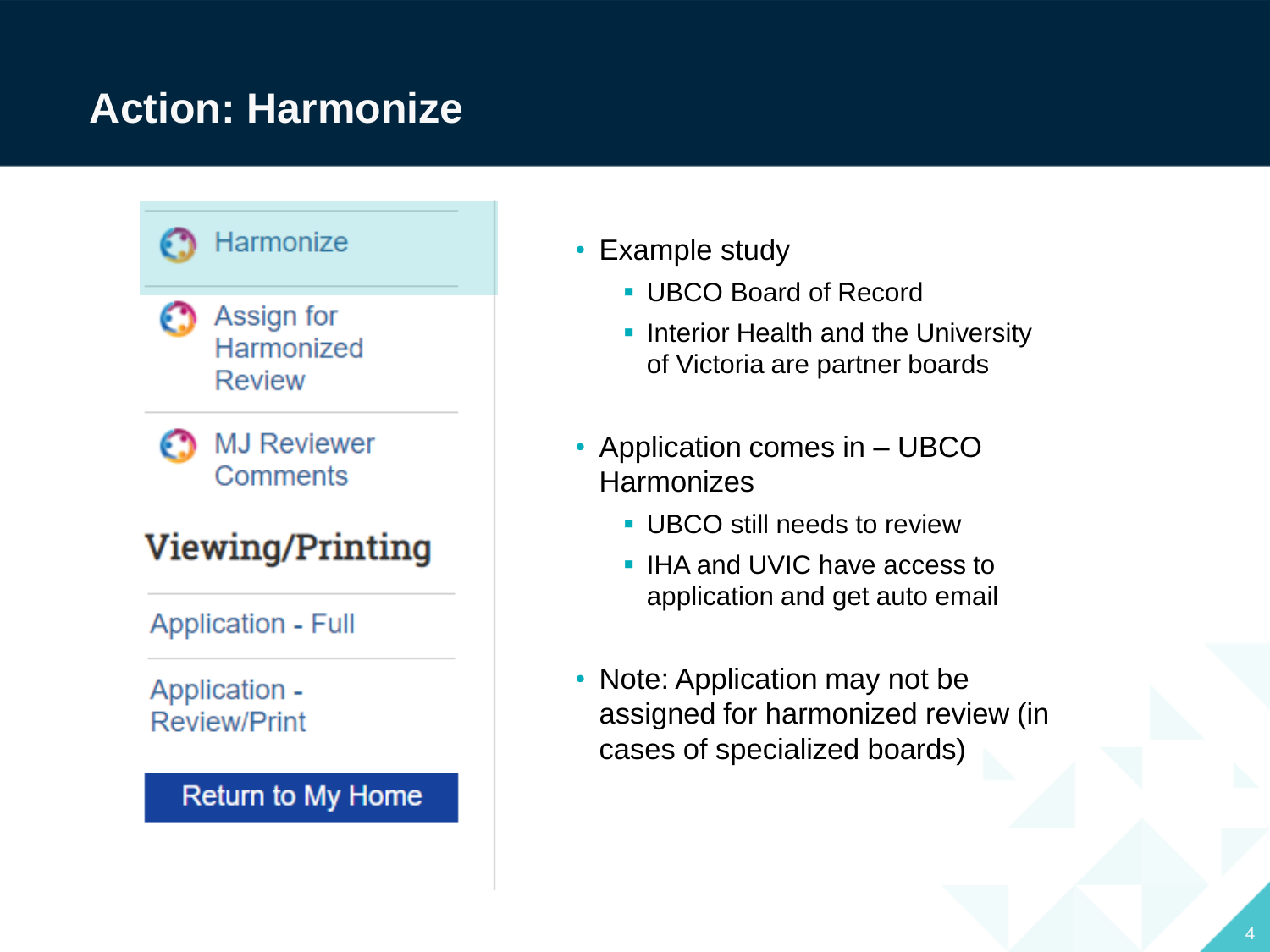### **Email Notification: Selected as a Partner Board**

Subject: New Harmonized Human Ethics Study Assigned

#### THE UNIVERSITY OF BRITISH COLUMBIA

- To: the partner boards To:
- Date: • Meaning: added as a partner board
- Action: none Subject:

#### This is an automatically generated email. Please do not reply.

This is a notification to inform you that you have been selected as a Partner for the above UBC Research Application, as part of the BC Ethics Harmonization Project.

If you have any technical questions about RISe please contact the RISe Helpdesk at risesupport@ors.ubc.ca or 604-878-7473.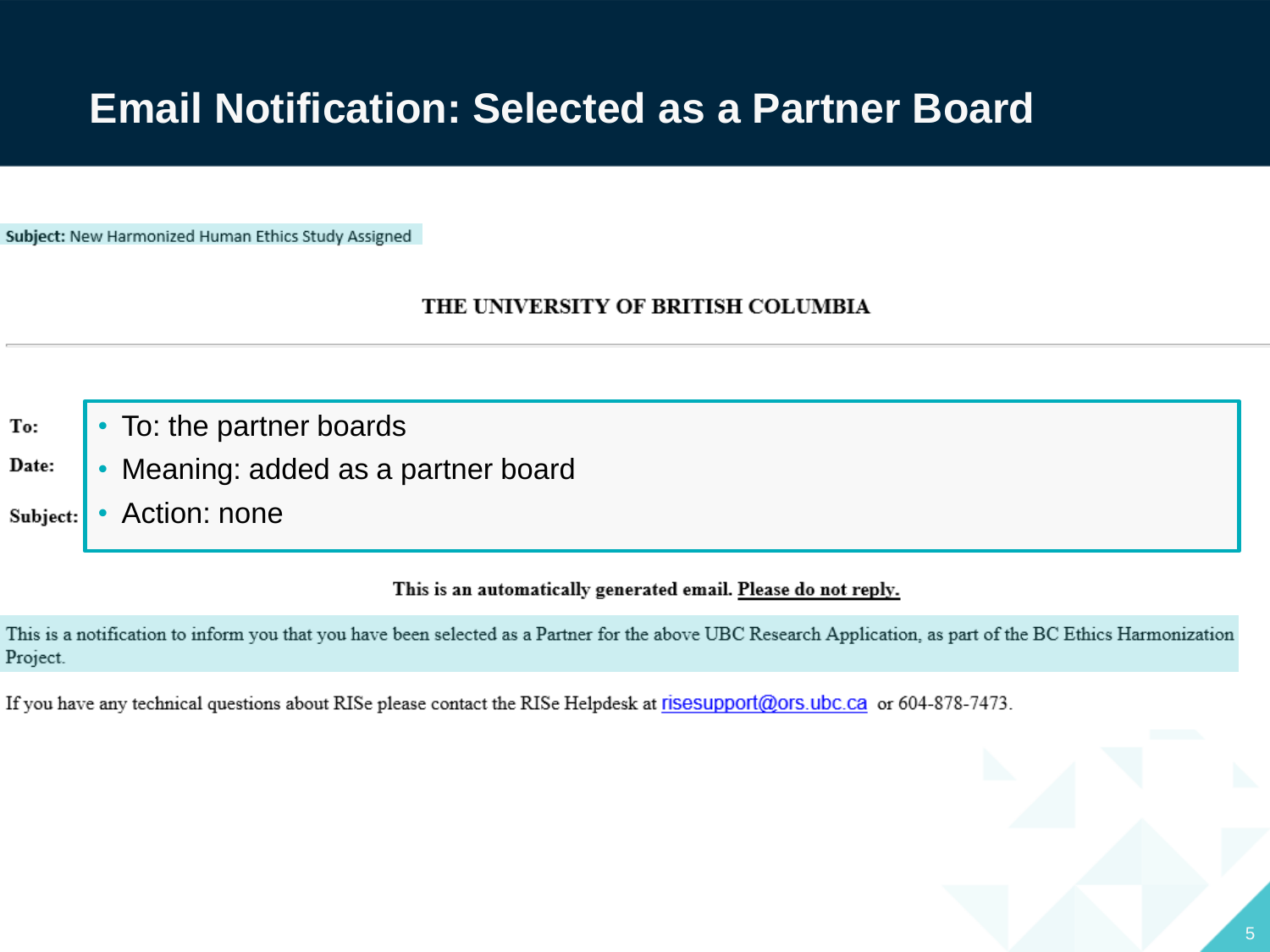# **Action: Assign for Harmonized Review**





**MJ Reviewer** Comments

### **Viewing/Printing**

**Application - Full** 

Application -**Review/Print** 

#### Return to My Home

- Example study
	- **UBCO** (board of record) review complete, ready for partner board comment
- UBCO Assigns for Harmonized Review
	- IHA and UVIC get auto email
	- **.** IHA and UVIC need to review (i.e. follow their REB review steps)
- Note: Always use MJ Reviewer Comments and Harmonized Review Complete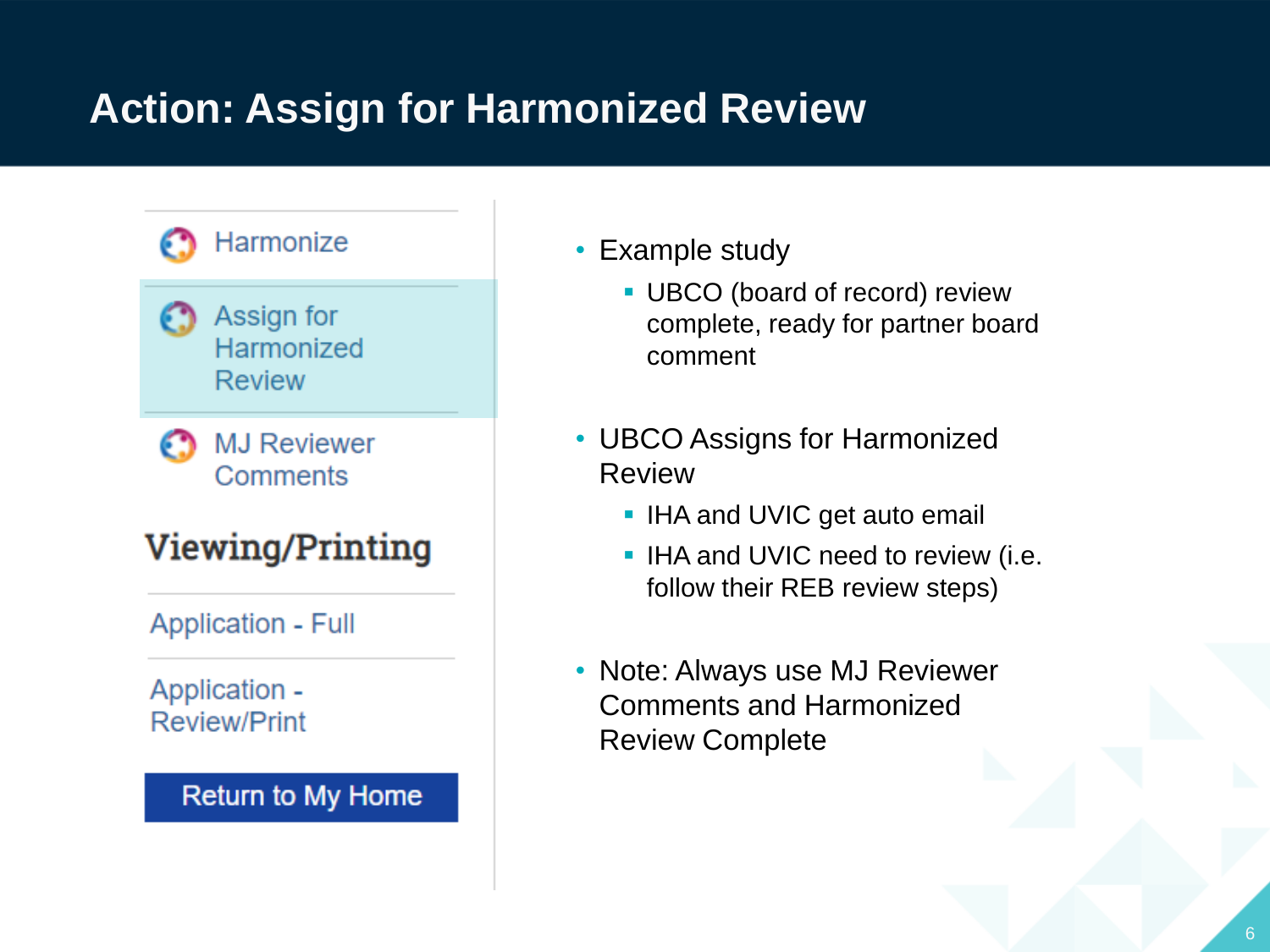## **Email Notification: Assigned for Harmonized Review**

Subject: Human Ethics Study Awaiting Review

To:

Date:

Subject:

#### THE UNIVERSITY OF BRITISH COLUMBIA

- To: the partner boards
- Meaning: ready for partner board review
- Action: conduct staff/REBA review, assign for REB review (delegated or full), post comments using MJ Reviewer Comments

#### This is an automatically generated email. Please do not reply.

This is a notification to inform you that you have been selected as a Partner for the above UBC Research Application, as part of the BC Ethics Harmonization Project.

Please take the following steps to review this study:

- Log on to RISe at http://rise.ubc.ca/rise using your Campus Wide Login (CWL)
- Select the above study under the 'My Inbox' tab on your RISe Homepage
- Once you have selected the study, click the 'Application Full' under section 'Viewing/Printing' on the left side of the page to review the study
- Once you have reviewed the study click the 'MJ Assign Reviewers' button on the left to assign reviewers

If you have any questions regarding the procedure in RISe please contact your local REB Administrator.

If you have any technical questions about RISe please contact the RISe Helpdesk at risesupport@ors.ubc.ca or 604-878-7473.

7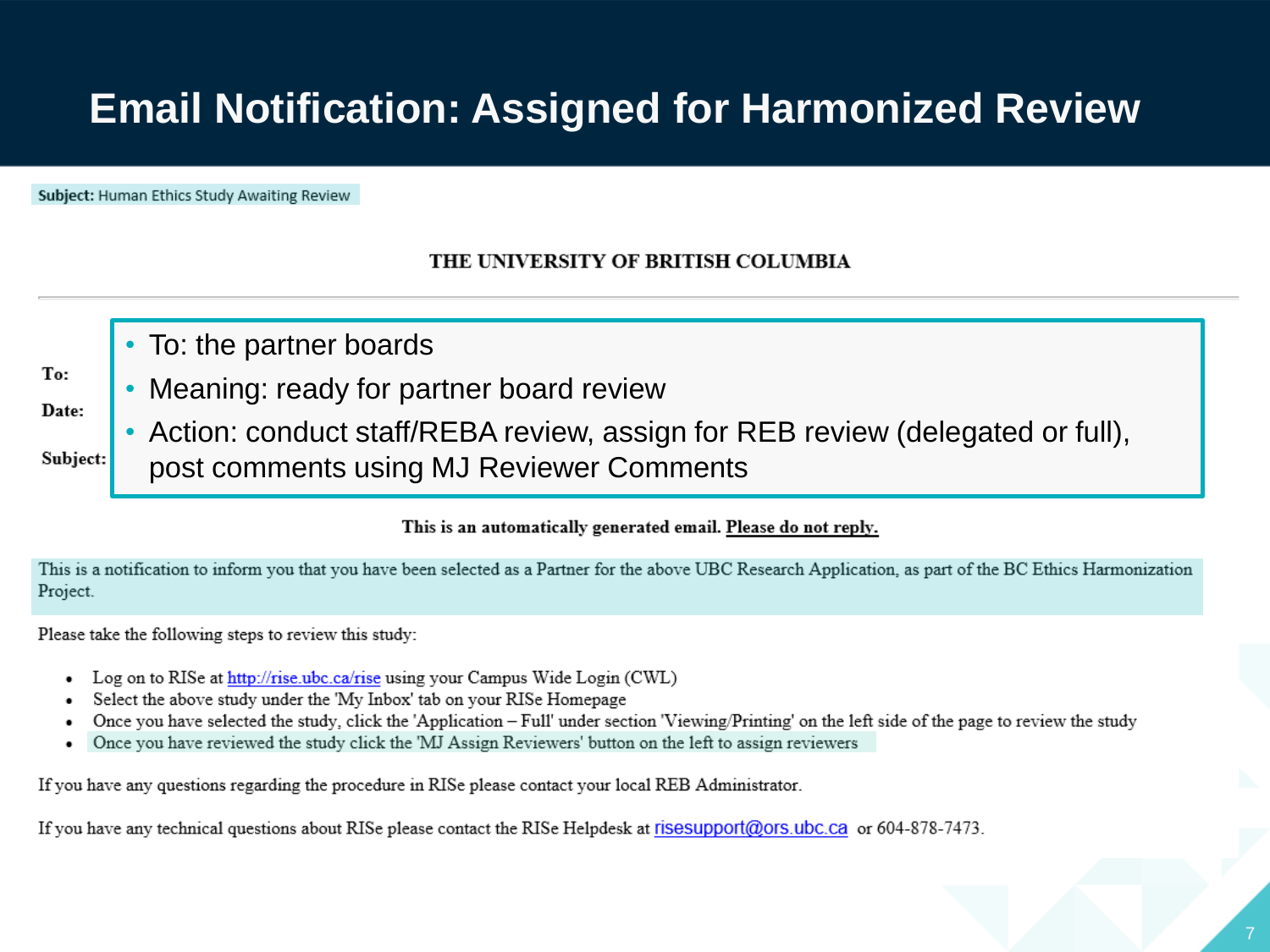# **Action: Harmonized Review Complete**



**Review/Print** 

**Return to My Home** 

- Example study
	- **.** IHA and UVIC reviews complete, ready for provisos to research team
- IHA and UVIC click Harmonized Review Complete when done reviews
	- UBCO gets auto email that harmonized review is complete
- Note: This notification is very useful for the board of record, but relies on all the partner boards to click this step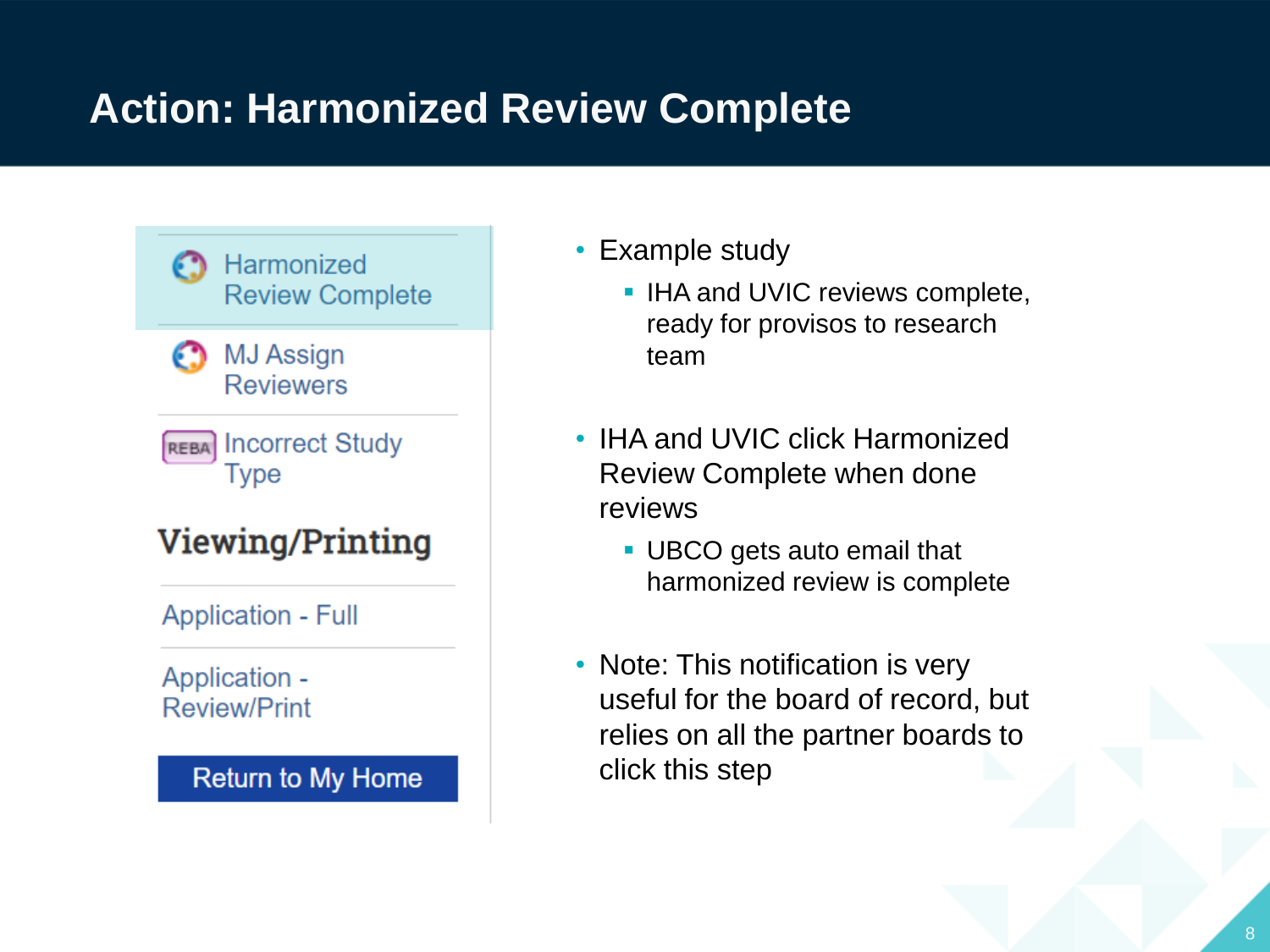## **Email Notification: Harmonized Review Complete**

Subject: Harmonized Reviews Completed by All Partner Committees

THE UNIVERSITY OF BRITISH COLUMBIA

To:

Date:

• To: board of record

- Meaning: all partner boards have commented
- Action: application ready to be sent out with provisos or approved, etc.

Subject:

This is an automatically generated email. Please do not reply.

This is a notification to inform you that all partner institutions have completed their review.

Please take the following steps to review this study:

- Log on to RISe at http://rise.ubc.ca/rise using your Campus Wide Login (CWL) ٠
- Select the above study under the 'My Inbox' tab on your RISe Homepage
- Once you have selected the study, click the 'Application Full' under section 'Viewing/Printing' on the left side of the page to review the study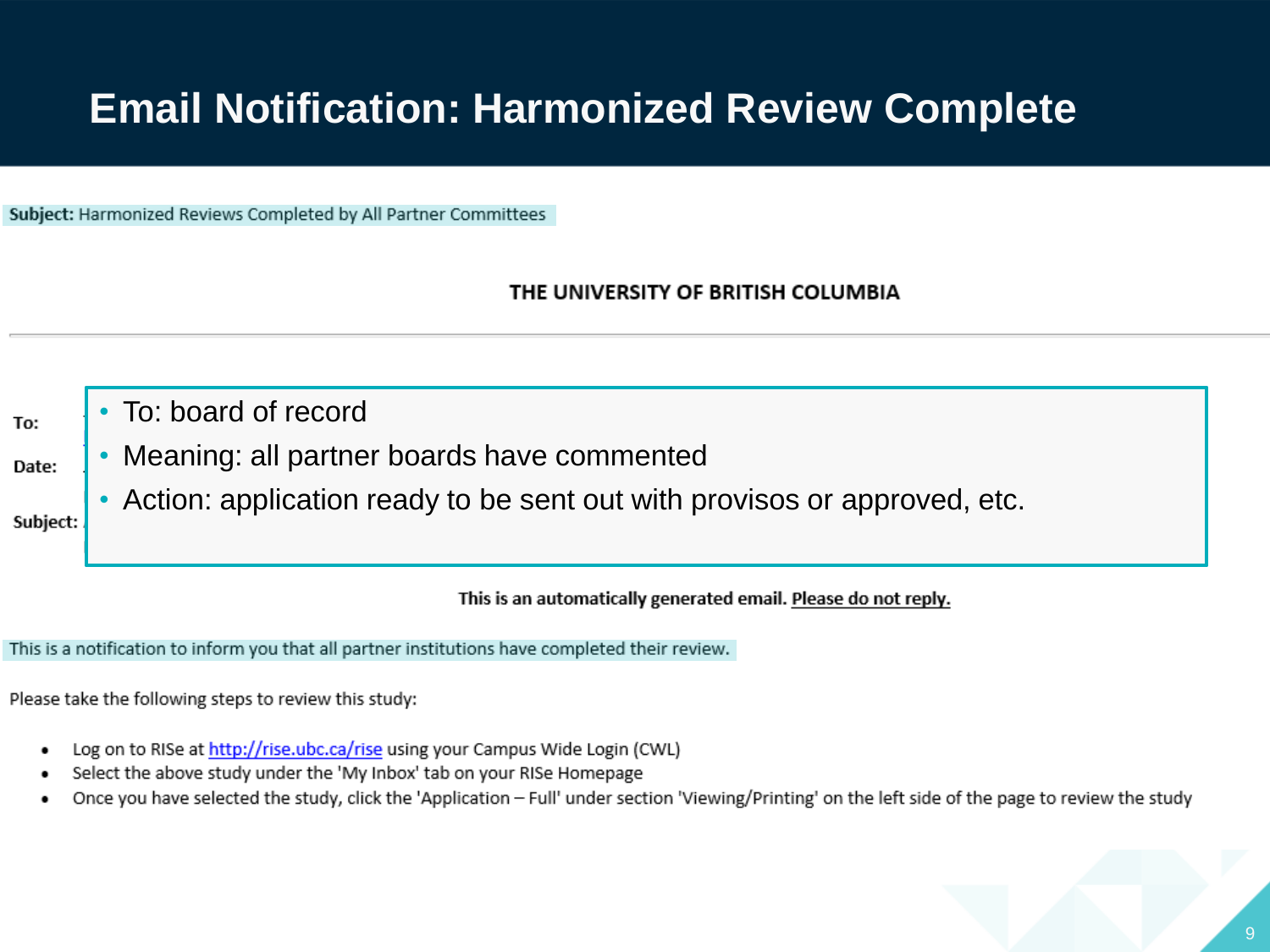# **Action: Approve**

# **Activities** REBA Check Hospital **Review REBA** Approve Provisos **REBA REBA** Enter Provisos **Defer REBA REBA** Reject **REBA** REBA Comments

- Example study
	- **· UBCO, IHA and UVIC are ready** to approve
- UBCO approves
	- **.** IHA and UVIC get auto email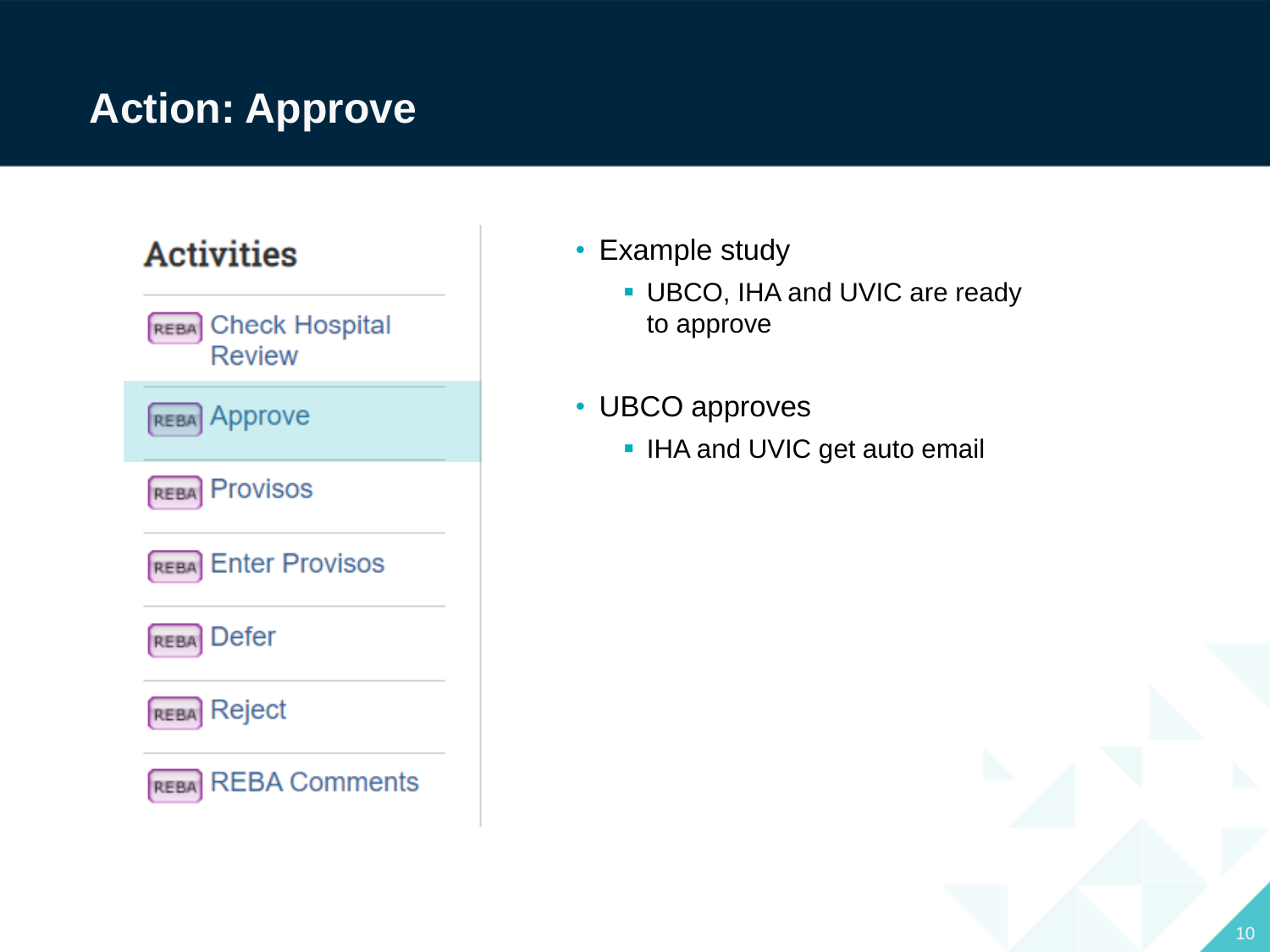## **Email Notification: Study Approved**

Subject: Study Approved

#### THE UNIVERSITY OF BRITISH COLUMBIA

• To: partner boards To: • Meaning: application that you are the partner board for has been approved by the Date: board of record Subject: • Action: no action needed

#### This is an automatically generated email. Please do not reply.

This is a notification to inform you that this study has been approved.

If you have any technical questions about RISe please contact the RISe Helpdesk at risesupport@ors.ubc.ca or 604-878-7473.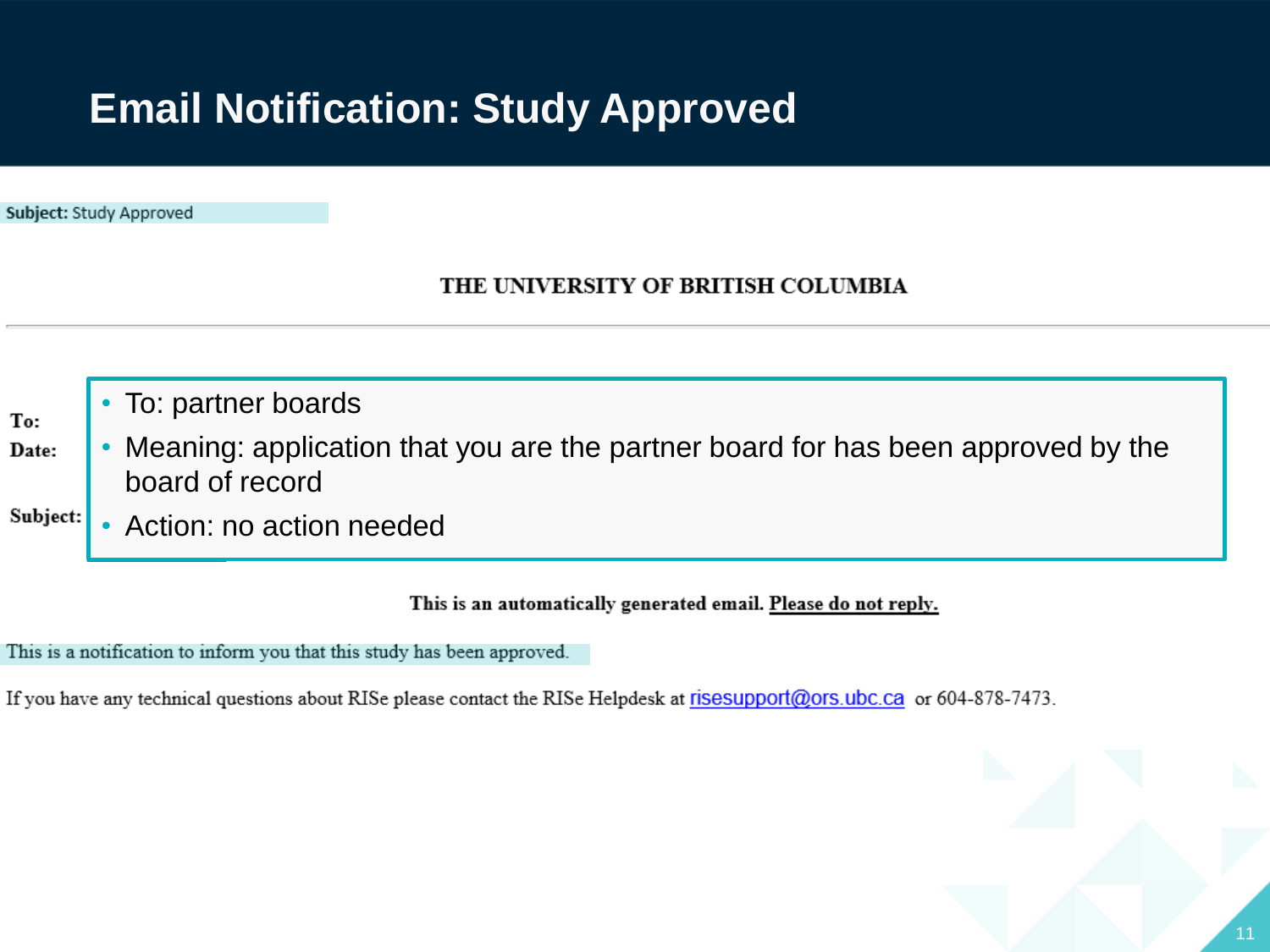# **PAAs**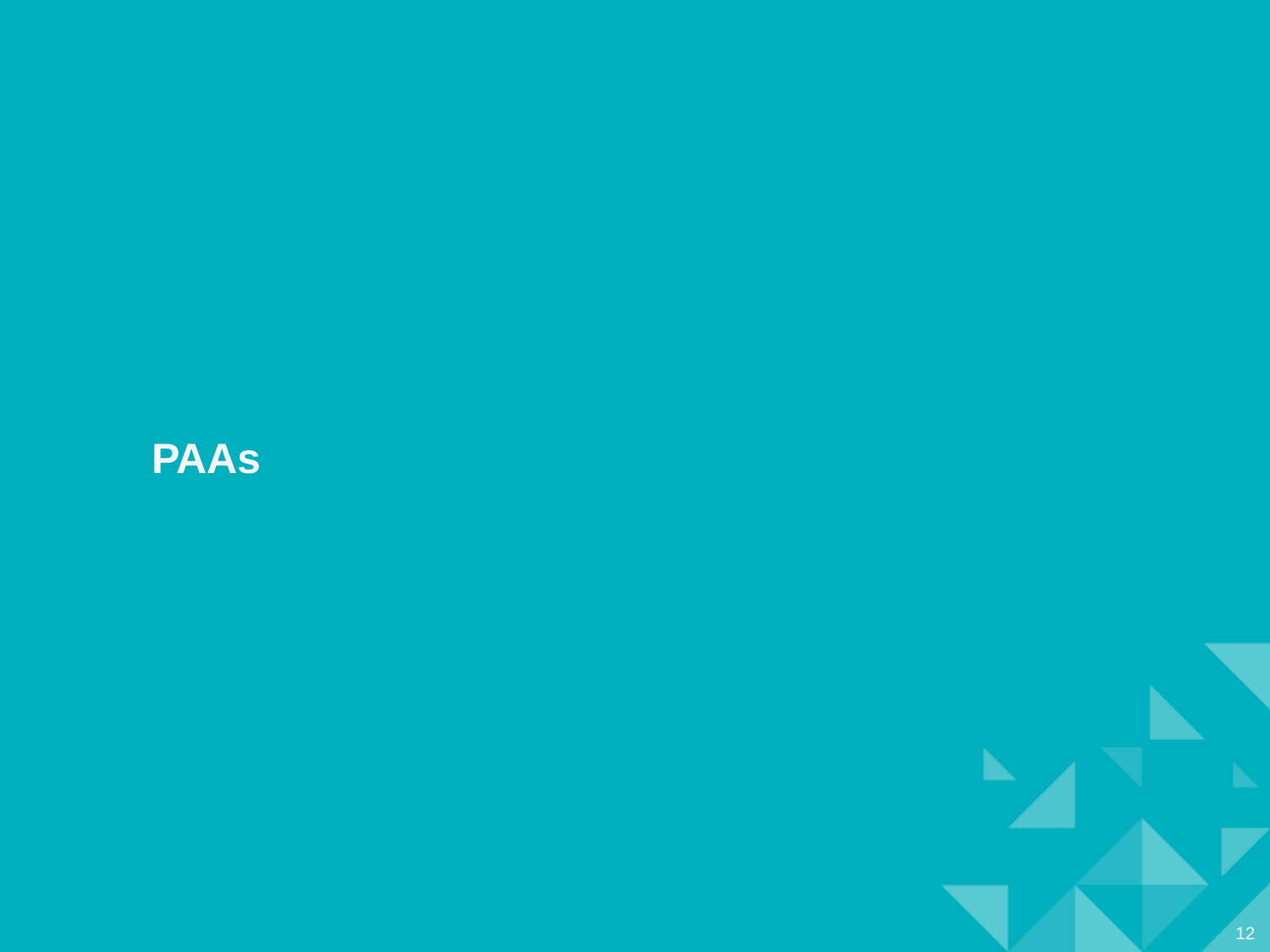# **Action: Assign for Harmonized Review**

### Harmonize



**MJ Reviewer** Comments

### **Viewing/Printing**

**Application - Full** 

Application -**Review/Print** 

**PAA Coversheet - Full** 

**PAA Coversheet -Review/Print** 

- Example amendment
	- UBCO Board of Record
	- **Interior Health and the University** of Victoria are partner boards
- Amendment comes in, UBCO reviews, decides to assign for Harmonized Review
	- **.** IHA and UVIC get auto email
	- IHA and UVIC need to review (i.e. follow their REB review steps)
- Note: PAAs will not always be assigned for harmonized review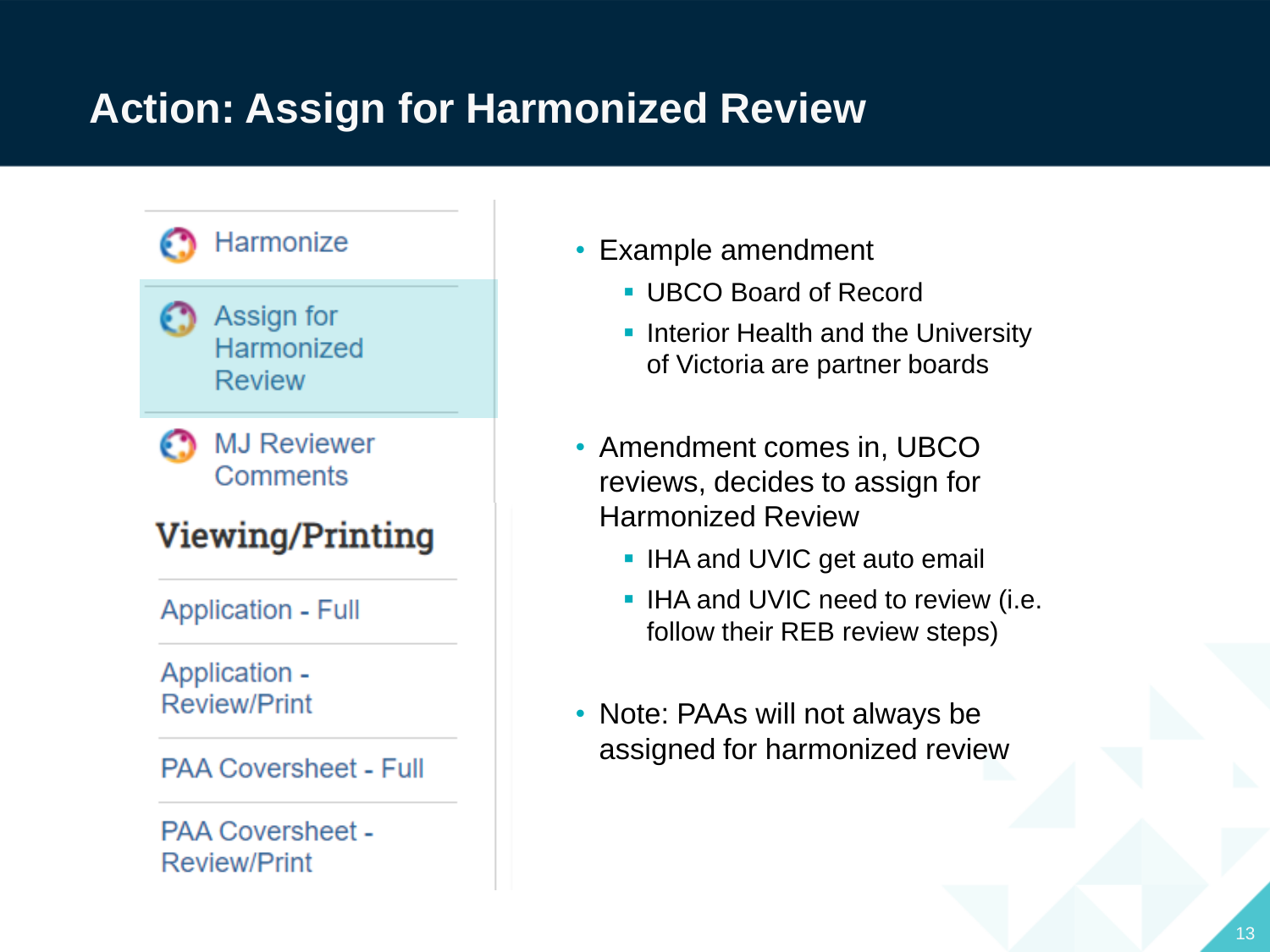## **Email Notification: PAA Awaiting Review**

Subject: Human Ethics Study Post Approval Activity Awaiting Review

#### THE UNIVERSITY OF BRITISH COLUMBIA

- To: the partner boards
- Date:

Subject:

To:

- Meaning: PAA ready for partner board review
	- Action: conduct staff/REBA review, assign for REB review (delegated or full), post comments using MJ Reviewer Comments

#### This is an automatically generated email. Please do not reply.

This is a notification to inform you that you have been selected as a partner for the above UBC Research Application, as part of the BC Ethics Harmonization Project.

Please take the following steps to review this study:

- Log on to RISe at http://rise.ubc.ca/rise using your Campus Wide Login (CWL)
- Select the above study under the 'My Inbox' tab on your RISe Homepage
- Once you have selected the study, click the 'Application Full' under section 'Viewing/Printing' on the left side of the page to review the study
- Once you have reviewed the study click the 'MJ Assign Reviewers' button on the left to assign reviewers

If you have any questions regarding the procedure in RISe please contact your local REB Administrator.

If you have any technical questions about RISe please contact the RISe Helpdesk at risesupport@ors.ubc.ca or 604-878-7473.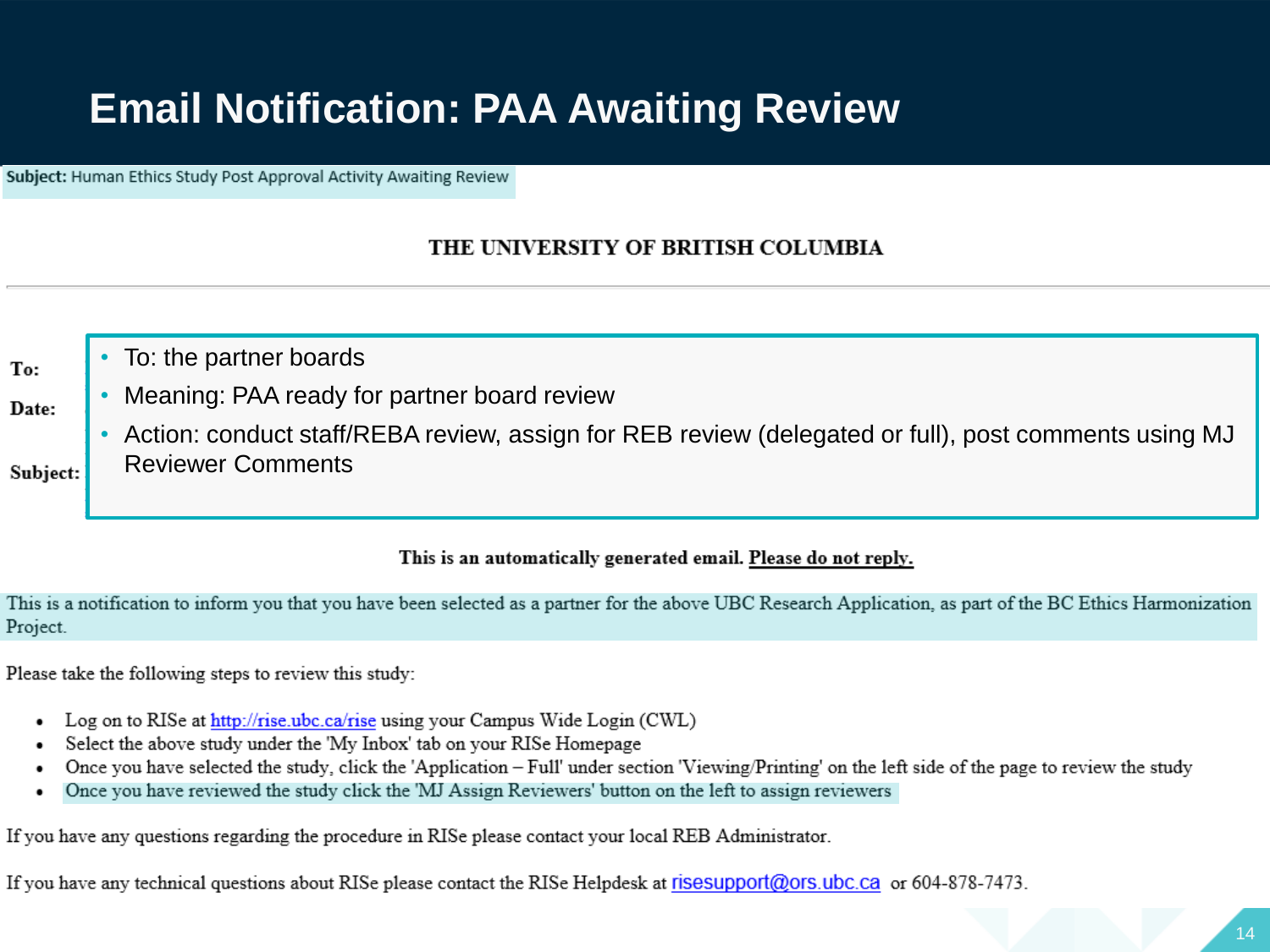# **Action: Harmonized Review Complete**



**PAA Coversheet - Full** 

**PAA Coversheet -Review/Print** 

- Example amendment
	- **.** IHA and UVIC reviews complete, ready for provisos to research team
- IHA and UVIC click Harmonized Review Complete when done reviews
	- UBCO gets auto email that harmonized review is complete
- Note: This notification is very useful for the board of record, but relies on all the partner boards to click this step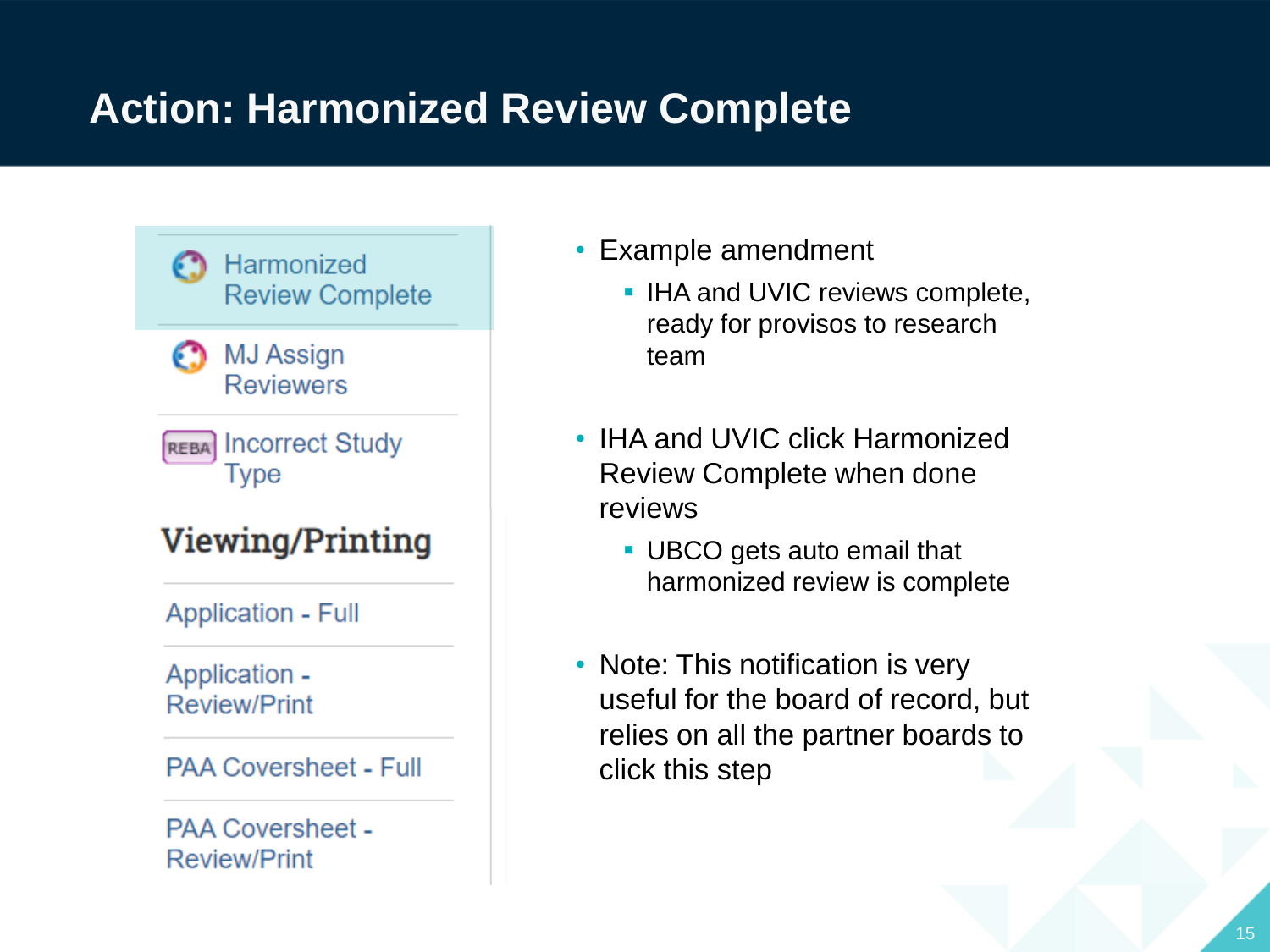## **Email Notification: Harmonized Review Complete**

Subject: Harmonized Reviews Completed by All Partner Committees

THE UNIVERSITY OF BRITISH COLUMBIA

To:

Date:

- To: board of record
- Meaning: all partner boards have commented
- Action: amendment ready to be sent out with provisos or approved, etc.

Subject:

This is an automatically generated email. Please do not reply.

This is a notification to inform you that all partner institutions have completed their review.

Please take the following steps to review this study:

- Log on to RISe at http://rise.ubc.ca/rise using your Campus Wide Login (CWL) ٠
- Select the above study under the 'My Inbox' tab on your RISe Homepage
- Once you have selected the study, click the 'Application Full' under section 'Viewing/Printing' on the left side of the page to review the study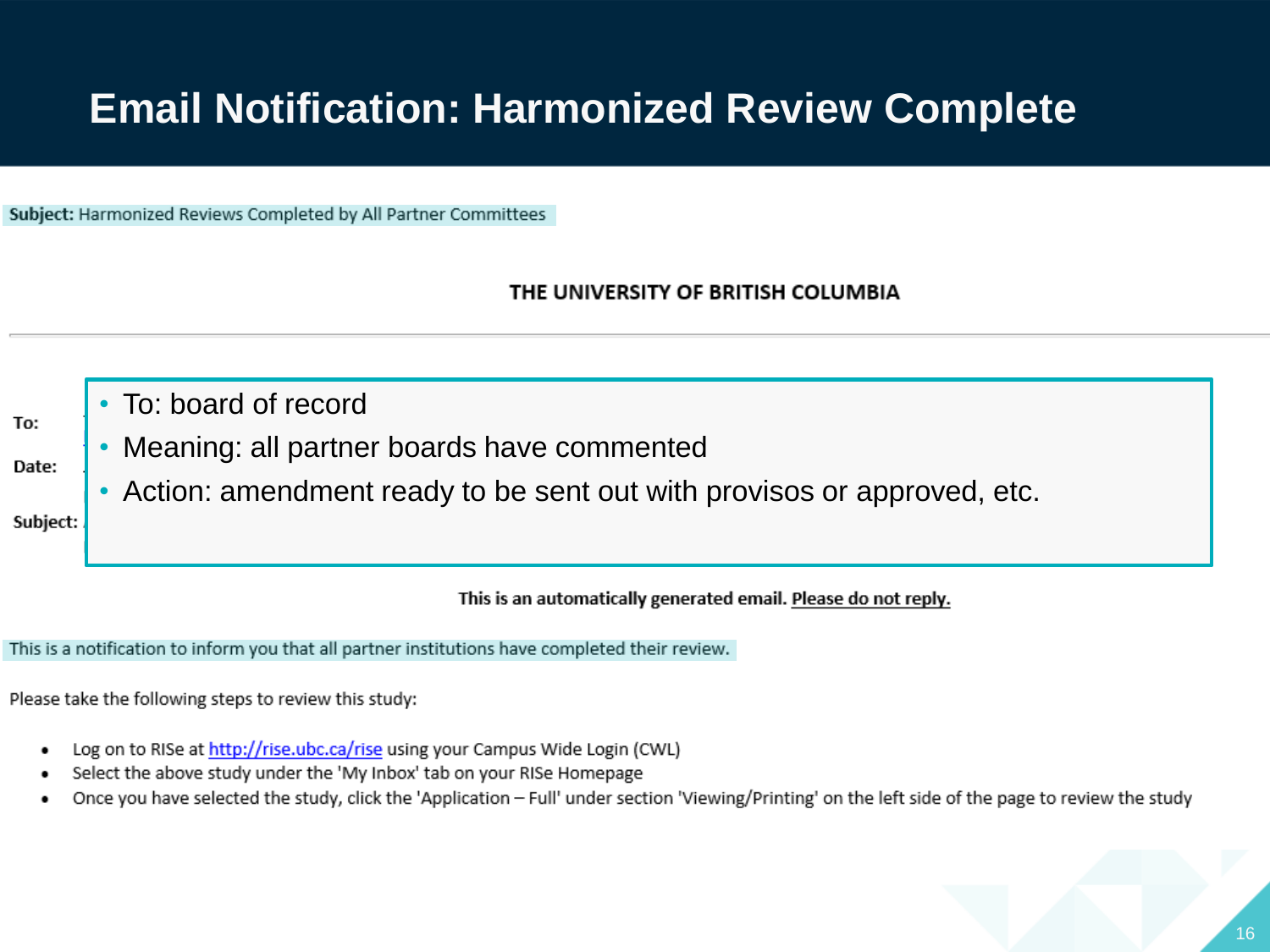# **Action: Approve**

### **Activities** REBA Check Hospital **Review REBA** Approve **Provisos REBA Enter Provisos REBA Defer REBA REBA** Reject **REBA** REBA Comments

- Example amendment
	- **· UBCO, IHA and UVIC are ready** to approve
- UBCO approves
	- **.** IHA and UVIC get auto email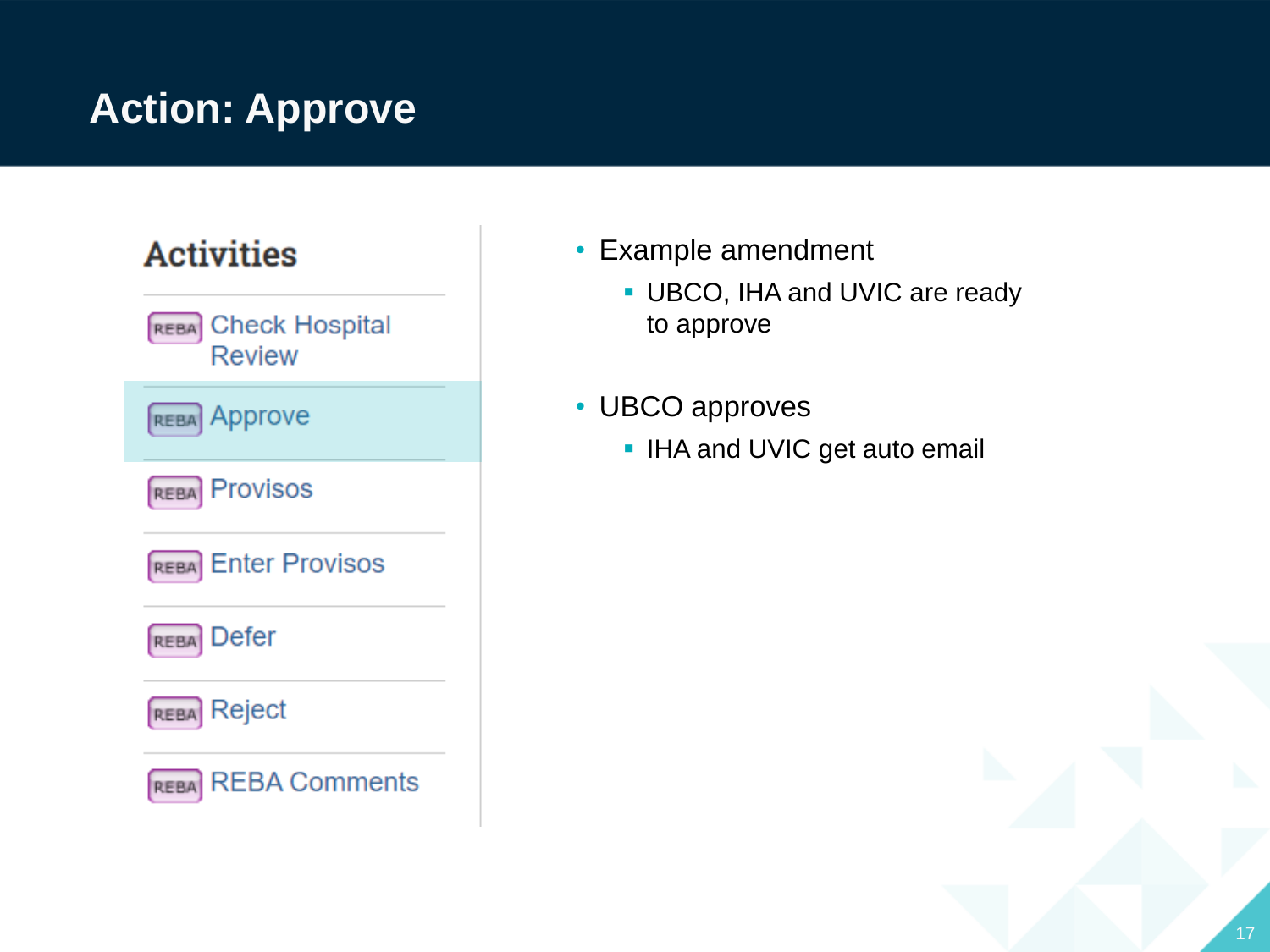## **Email Notification: PAA approval**

Subject: Amendment/Renewal has been approved

#### THE UNIVERSITY OF BRITISH COLUMBIA

Providence Health Care Research Ethics Board **Office of Research Services** 11th Floor - 1190 Hornby Street 828 West 10th Avenue Vancouver, BC V6Z 1Y6 Tel: (604) 682-2344 ext. 63496 Fax: (604) 806-8568 E-mail: ihadden@providencehealth.bc.ca

To:

Date:

• To: partner boards

- Meaning: PAA that you are the partner board for has been approved by the board of record Subject:
	- Action: no action needed

This is an automatically generated email sent to the Principal Investigator and Primary Contact; Please do not reply.

The Post Approval Activity (PAA) for the application identified above was reviewed by the Research Ethics Board and has been approved.

For Renewals & Amendments:

Please click on the following link to view your approval certificate: RISe

- This link will take you to the RISe homepage whereby you must log on using your CWL login to access the above mentioned application
- Once you have gained access to the PAA Homepage, click the "View" link located next to the subheading, "PAA Approval Certificate" on the right side of the screen